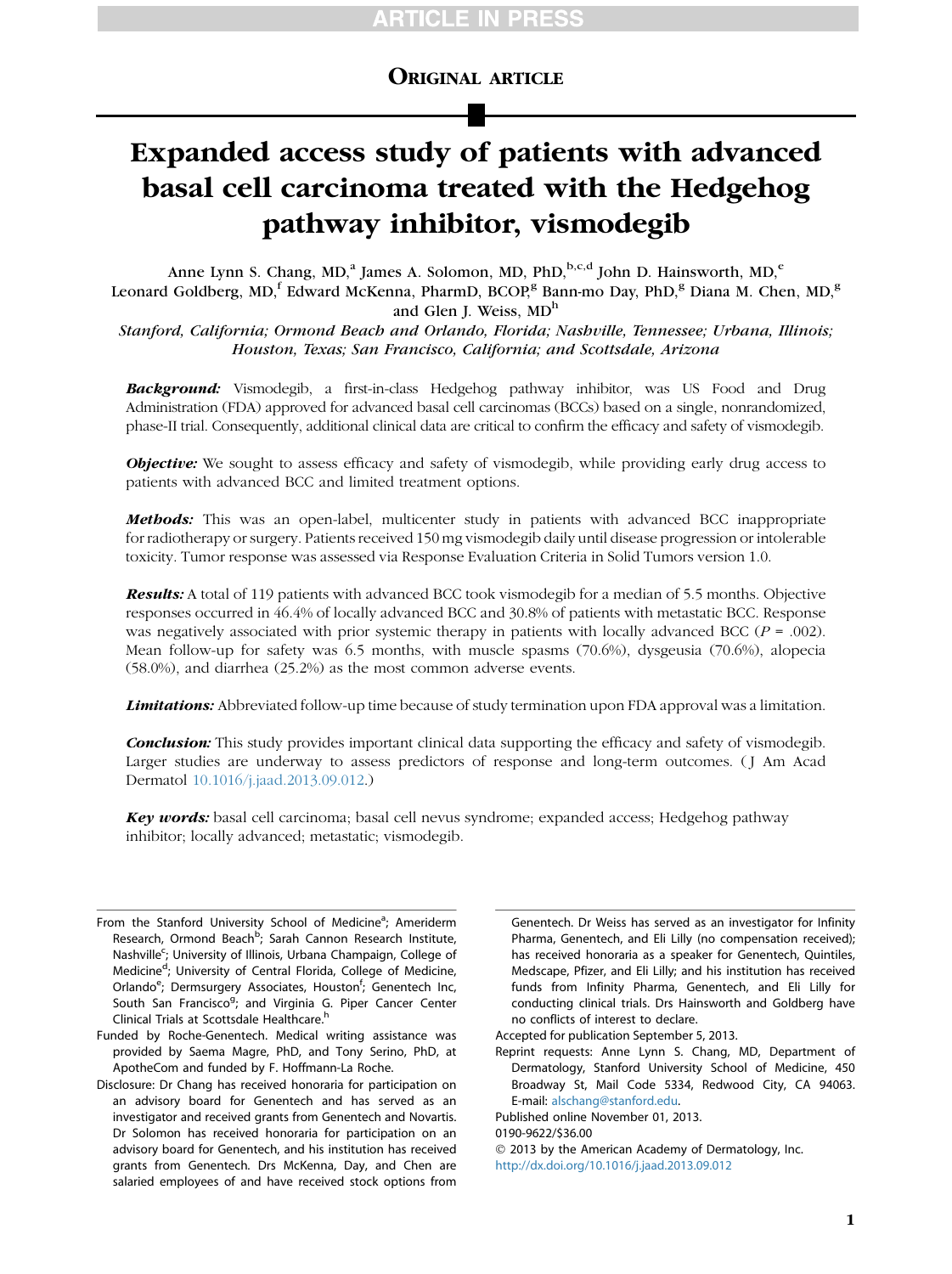Basal cell carcinoma (BCC) is the most common human malignancy, with an estimated 1.6 million new patients treated in the United States in  $2006$ <sup>[1-3](#page-8-0)</sup> Most BCCs are effectively cured, but in some cases may progress to advanced BCC (refers to both locally advanced and distantly metastatic  $BCCs$ ).  $4-6$  Locally advanced BCCs can be debilitating

and lead to significant morbidity. $4,7,8$  Surgery or radiotherapy may be untenable choices $9,10$  because of potential loss of vital function with these treatments.<sup>[7,11,12](#page-8-0)</sup> In metastatic BCC, a rare but often fatal condition, distant metastases may preclude surgery or radiation.<sup>[6,13,14](#page-8-0)</sup>

Conventional chemotherapy such as cisplatin has been reported to improve tumor response, but improvements in progressionfree survival or overall sur-

vival have not been demonstrated.<sup>[15](#page-8-0)</sup> Chemotherapy has also been examined as an adjuvant to radiation but this has not demonstrated improved survival either.<sup>16</sup> Hence, effective treatment for advanced BCCs represented a significant unmet medical need.

Smoothened (SMO) inhibitors are highly targeted therapies based on the biology of BCCs. Aberrant Hedgehog pathway signaling, driven by genetic loss of function alterations in Patched or activating mutations in  $SMO<sub>1</sub><sup>17,18</sup>$  $SMO<sub>1</sub><sup>17,18</sup>$  $SMO<sub>1</sub><sup>17,18</sup>$  is critical in BCC pathogenesis. $10,19,20$  Loss of Patched contributes to approximately 90% of sporadic BCCs, whereas SMO-activating mutations occur in approximately 10% of sporadic BCCs. $^{21-23}$  $^{21-23}$  $^{21-23}$  Hence, Hedgehog pathway inhibitors represent a novel therapeutic option for BCC treatment.<sup>19,24</sup>

Vismodegib is the first US Food and Drug Administration (FDA)-approved oral, small-molecule, Hedgehog pathway inhibitor effective in advanced BCC.<sup>5,9,14,24,25</sup> In a phase-II BCC study (ERIVANCE), 104 patients with advanced BCC received vismodegib, with a 43% response in locally advanced BCC and a  $30\%$  response in metastatic BCC groups.<sup>14</sup> Because of significant unmet medical need in patients with advanced BCC, vismodegib received priority FDA approval after this phase-II clinical trial. $26,27$ 

Despite FDA approval, additional clinical data in a greater number of patients with advanced BCC are critical to confirm the safety and efficacy of vismodegib. This study provided an opportunity for patients with advanced BCC and limited treatment options to receive early drug access. Furthermore,

this study is the largest peer-reviewed, published study to date on vismodegib in patients with advanced BCC, allowing exploratory analysis of factors that predict advanced BCC response to vismodegib.

### METHODS Study patients

## CAPSULE SUMMARY

- Vismodegib was approved by the US Food and Drug Administration for advanced basal cell carcinoma after a single phase-II clinical trial.
- To our knowledge, this is the largest completed trial to date on vismodegib, with 119 patients with this rare condition.
- This study confirms prior safety and efficacy and explores clinical factors associated with tumor response.

After approval from institutional review boards, and in accordance with Declaration of Helsinki guidelines, all patients provided written informed consent for trial participation. This study was registered as NCT01160250 on [Clinicaltrials.gov](http://Clinicaltrials.gov).

### Inclusion criteria

Eligible patients were 18 years or older; had adequate organ function; had an Eastern Cooperative

Oncology Group (ECOG) performance status of 2 or less; and had measurable, evaluable disease as defined by Response Evaluation Criteria in Solid Tumors (RECIST) version 1.0 criteria.<sup>28</sup> BCC metastatic to the bone, termed ''nonmeasurable'' disease by RECIST version 1.0 was included. Patients with locally advanced BCC had at least 1 histologically confirmed lesion 10 mm or larger in diameter with written confirmation from a surgical specialist that the tumor was inoperable, or that surgery was contraindicated. Surgery was considered inappropriate if BCC recurred in the same location after 2 or more surgical procedures and curative resection was deemed unlikely, or when there was substantial morbidity and/or deformity anticipated. Patients with locally advanced BCC were required to have had prior radiation therapy to greater than or equal to 1 target lesion unless contraindicated or inappropriate. Histologic confirmation of locally advanced BCC and metastatic BCC lesion(s) was required in all cases. Patients with basal cell nevus syndrome (BCNS) could enroll if they met inclusion criteria. Women of childbearing potential and men with female partners of childbearing potential were required to use medically reliable contraception because of vismodegib teratogenicity.

### Exclusion criteria

Patients were ineligible to participate if they had major organ dysfunction; were pregnant, lactating, or unwilling to practice birth control; had completed antitumor therapy less than 21 days before treatment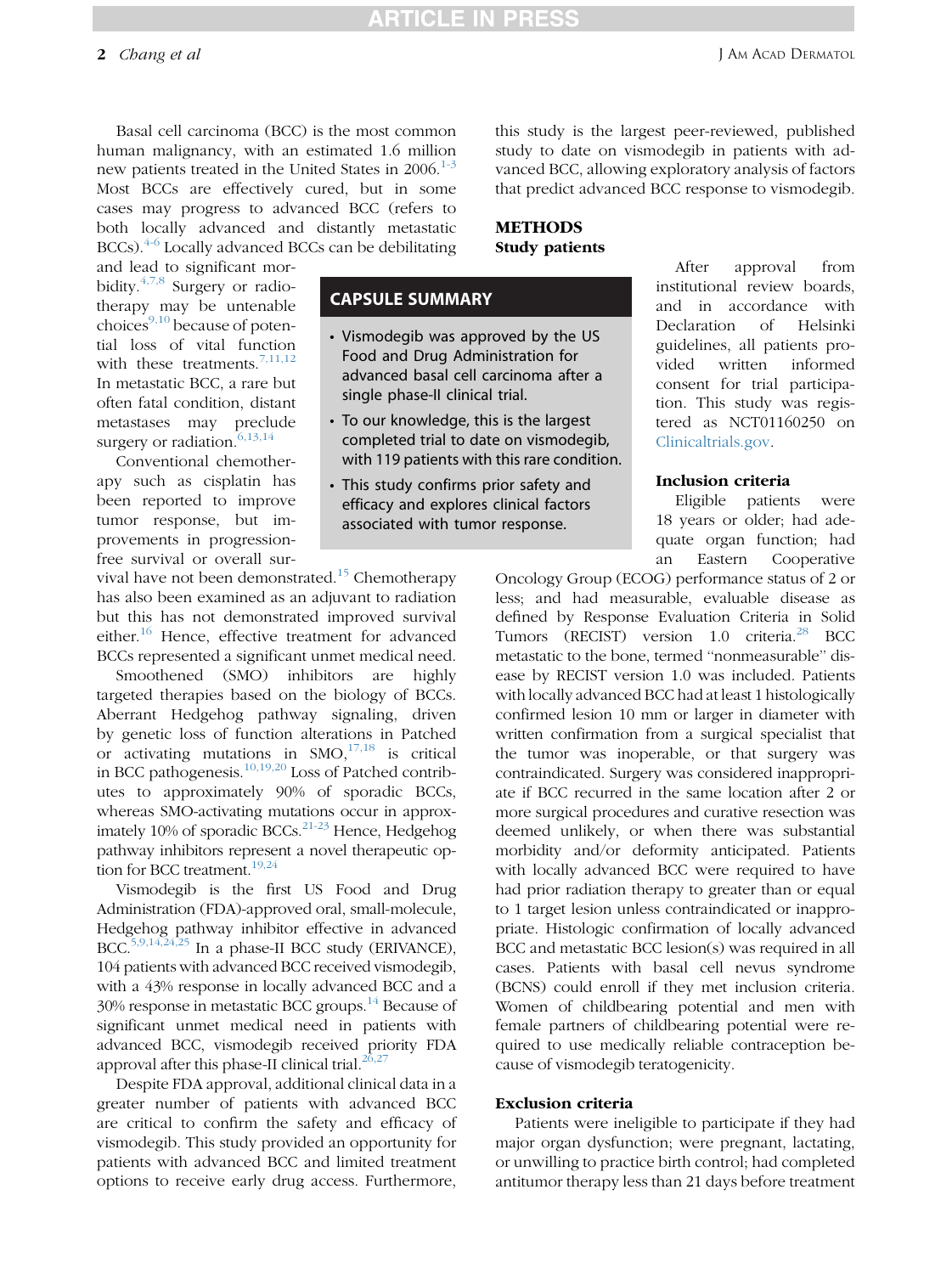# TICLE IN PRE

| AE∙     | adverse event                         |
|---------|---------------------------------------|
| BCC:    | basal cell carcinoma                  |
| BCNS:   | basal cell nevus syndrome             |
| ECOG:   | Eastern Cooperative Oncology Group    |
| FDA:    | US Food and Drug Administration       |
| ORR:    | objective response rate               |
| RECIST: | Response Evaluation Criteria in Solid |
|         | Tumors                                |
| SMO:    | Smoothened                            |
| TEAE:   | treatment-emergent adverse event      |

initiation; had a history of other diseases or uncontrolled medical illnesses that would contraindicate vismodegib; were on concurrent antitumor therapy; or had a less than 12-week life expectancy.

### Study design

This was an open-label, 2-cohort, multicenter study. All patients received 150 mg oral vismodegib once daily, with treatment cycles defined as every 28 days. Clinic visits occurred every 1 to 2 treatment cycles. The clinic visits included medical history; adverse event (AE) recording; ascertainment of concomitant medications; ECOG performance status; vital signs including weight; physical examination; complete blood cell count and metabolic panel; and urinalysis. Screening electrocardiography was also performed. Treatment was administered until investigator-assessed disease progression, unmanageable toxicities, patient or physician request to discontinue, or study termination by sponsor. Dose reduction was not permitted. Dose interruption up to 8 weeks was permitted to manage toxicity.

### Safety analysis/assessment

The safety-evaluable population included patients receiving greater than or equal to 1 vismodegib dose. Safety was assessed by AE collection including incidence, type, severity, vismodegib discontinuation/interruption because of AEs, and on-study deaths (drug and nondrug related). Descriptions of all collected AEs were mapped to Medical Dictionary of Regulatory Activities terms (version 15.0) and graded using the National Cancer Institute Common Terminology Criteria for Adverse Events (version 4.0) ([http://evs.nci.nih.gov/ftp1/](http://evs.nci.nih.gov/ftp1/CTCAE/CTCAE_4.03_2010-06-14_QuickReference_8.5x11.pdf) [CTCAE/CTCAE\\_4.03\\_2010-06-14\\_QuickReference\\_](http://evs.nci.nih.gov/ftp1/CTCAE/CTCAE_4.03_2010-06-14_QuickReference_8.5x11.pdf) [8.5x11.pdf](http://evs.nci.nih.gov/ftp1/CTCAE/CTCAE_4.03_2010-06-14_QuickReference_8.5x11.pdf)).

### Efficacy analysis/assessment

Patients receiving greater than or equal to 1 dose of vismodegib and having greater than or equal to 1 follow-up tumor assessment (or who died within

30 days of first dose of vismodegib) were included in the efficacy-evaluable population. Tumor responses were investigator-assessed according to RECIST version 1.0 criteria. Physical examinations were performed to assess measurable tumors within 7 days of treatment initiation, then every 4 to 8 weeks. Patients with radiographically measurable disease underwent computed tomography or magnetic resonance imaging assessment within 30 days before treatment initiation, then every 8 to 16 weeks thereafter. Patients with nonmeasurable disease, eg, bone metastases, were evaluated for disease progression by the clinical judgment of the treating physician. Objective tumor responses, defined as the best overall complete response or partial response, were confirmed by investigators using 2 consecutive tumor assessments performed at least 4 weeks apart according to RECIST version 1.0. For instance, if a tumor had a partial response followed by complete response but no second assessment of complete response, the tumor was labeled as partial response. For this study, appearance of a new cutaneous BCC was considered progressive disease if the lesion was larger than 5 mm and clearly documented as not previously present.

### Statistical analysis

Patient data were collected through 30 days after the last vismodegib dose for the last patient enrolled. Efficacy and safety data were summarized by descriptive statistics. The association between tumor response and selected baseline characteristics of age, prior radiotherapy exposure, prior systemic cancer therapy, and number of involved sites was evaluated using Fisher exact test.

### **RESULTS**

### Patient demographics and baseline characteristics

In all, 120 patients (locally advanced BCC  $n = 62$ , metastatic BCC n = 58) enrolled at 11 US sites. Of these, 119 patients (locally advanced BCC  $n = 62$ , metastatic BCC  $n = 57$ ) were safety-evaluable and 95 (locally advanced BCC n = 56, metastatic BCC n = 39) were efficacy-evaluable ([Fig 1\)](#page-3-0). Demographic and baseline characteristics were similar for both locally advanced BCC and metastatic BCC cohorts [\(Table I](#page-4-0)). RECIST-measurable disease at baseline comprised 87.4% of patients enrolled. The remaining 12.6% of patients had biopsy-proven metastatic BCC to bone, classified as nonmeasurable disease by RECIST version 1.0, but evaluable on imaging. Seven patients with BCNS had biopsy-proven distantly metastatic BCC.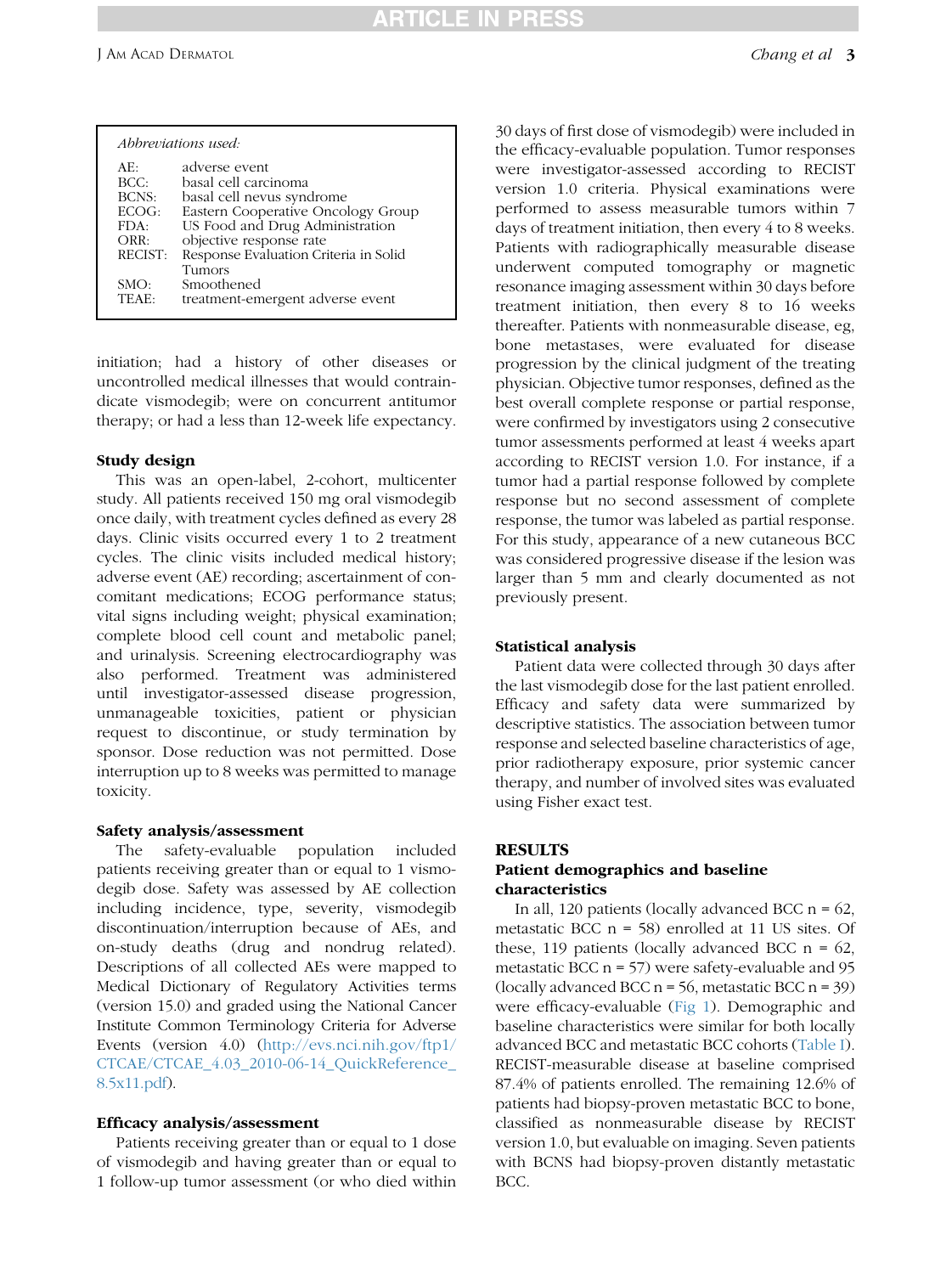# **:TICLE IN PRE**

<span id="page-3-0"></span>4 *Chang et al* J Am Acad Dermatol



Fig 1. CONSORT schematic on patient enrollment. Percentages were based on patients enrolled (n = 120). \*One patient was inadvertently assigned a new patient identification number after rejoining the study, 5 months after being lost to follow-up. All results for this patient were presented under the original patient identification number. <sup>†</sup>One patient was not included in the safety-evaluable population because the patient started the first cycle of treatment and then was lost to follow-up. As the drug bottle or drug diary was not returned to the site, it could not be confirmed how many (if any) doses had been taken.  ${}^{\ddagger}$ Patients could be counted in more than 1 of the efficacy-nonevaluable reasons. <sup>8</sup>Defined as enrolled patients who had received at least 1 dose of vismodegib. { Defined as patients who had received at least 1 dose of vismodegib, had measurable disease at baseline, and had at least 1 follow-up tumor assessment or died within 30 days from the last dose of study drug. *laBCC*, Locally advanced BCC; mBCC, metastatic BCC.

### Safety

Treatment exposure and study termination. The median duration of vismodegib treatment was 5.5 (range 0.4-19.6) months. The mean received dose was approximately 95% of planned. The median safety follow-up was 6.5 (range 1.4-20.6) months. The relatively short median duration of vismodegib treatment was reflective of FDA approval, at which point the sponsor terminated the study and patients were transitioned to commercially available vismodegib. The sponsor study termination was the primary reason for discontinuation. Of the 120 patients enrolled, 79 (locally advanced BCC  $n = 44$ , metastatic BCC  $n = 35$ ) were transitioned to commercial drug. Other reasons for study discontinuation included disease progression ( $n = 16$ ), subject decision ( $n = 7$ ), loss to follow-up ( $n = 6$ ), and AEs ( $n = 5$ ).

Adverse events. Almost all safety-evaluable patients (n = 116; 97.5%) experienced a treatmentemergent AE (TEAE). These were typically grades 1 and 2, with few patients experiencing AEs of grade  $3 (n = 24)$ , grade  $4 (n = 9)$ , and grade  $5 (death; n = 2)$ . Common ( $\geq$ 15% incidence) TEAEs are listed in [Table II](#page-5-0). The median time to onset of common TEAEs was generally less than 60 days after treatment

initiation; however, alopecia and decreased weight had longer onset times (median 87 and 175 days, respectively). Most TEAEs (eg, muscle spasm, dysgeusia, alopecia) occurred within the first 7 treatment cycles ([Fig 2\)](#page-5-0). Among women of childbearing potential (n = 8), 4 developed amenorrhea or irregular menses; 1 patient had amenorrhea for longer than 6 months (grade 3), 1 patient for more than 3 to 6 months (grade 2), and 2 patients for 1 to 3 months (grade 1). All amenorrhea AEs were ongoing at study termination.

Serious AEs, TEAE-related withdrawal, and study deaths. Eighteen patients (locally advanced BCC  $n = 9$ , metastatic BCC  $n = 9$ ) reported serious AEs that were grade  $3 (n = 12)$ , grade  $4 (n = 6)$ , or grade  $5$  $(n = 2)$ . Muscle spasm  $(n = 1, \text{ grade } 3)$  was the only vismodegib-related serious AE reported. Seven patients discontinued vismodegib because of AEs (2 were drug related and 5 unrelated). In the locally advanced BCC cohort, TEAEs leading to discontinuation included 1 patient each with wound complication, muscle spasm, worsening/recurrence of pre-existing conditions such as B-cell lymphoma, mesothelioma, and squamous cell carcinoma. In the metastatic BCC cohort, AEs leading to treatment discontinuation included 1 patient with fatigue and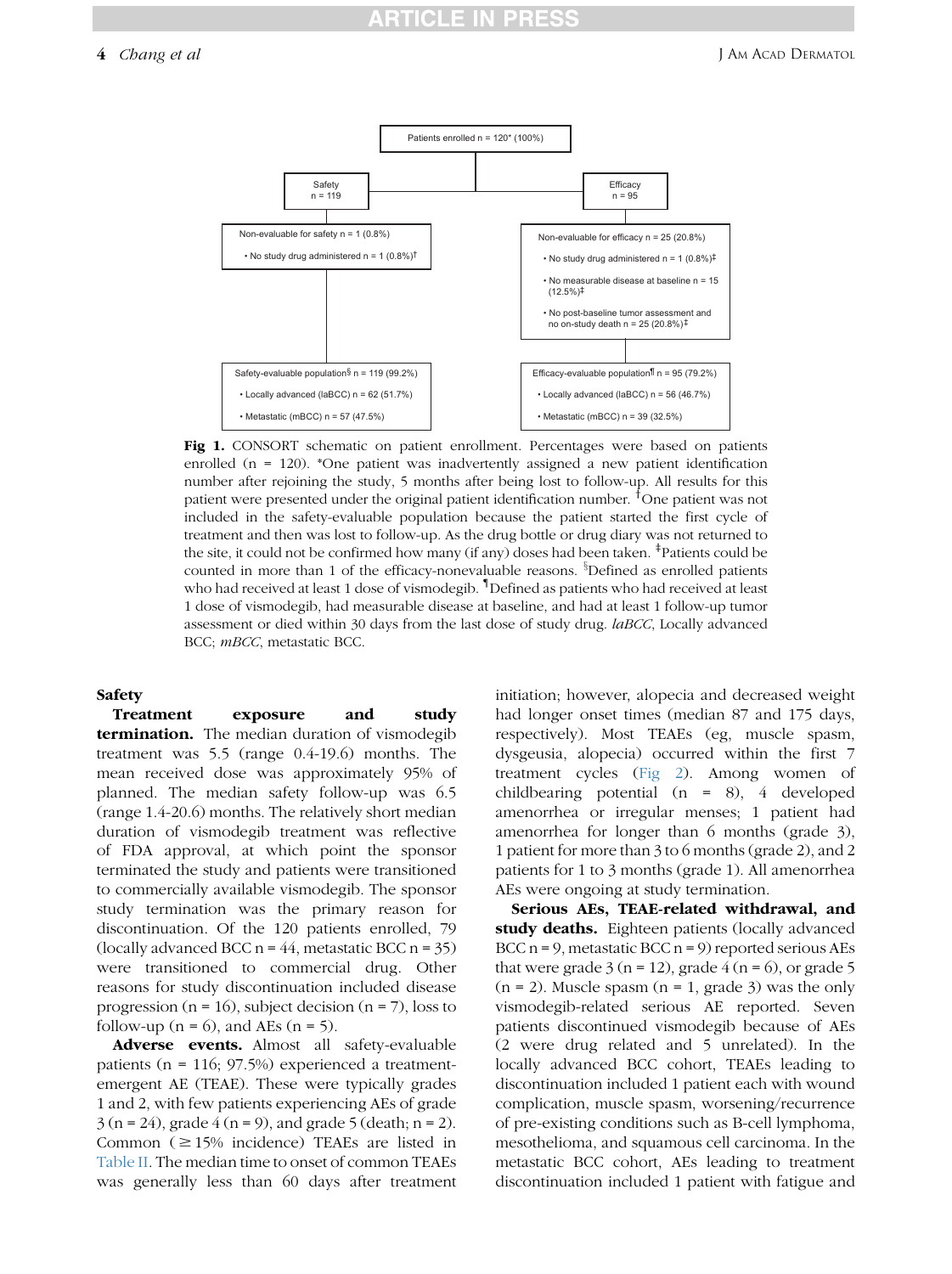# CI E I

<span id="page-4-0"></span>

|  |  | Table I. Patient demographics and baseline disease characteristics in the safety-evaluable population |  |  |
|--|--|-------------------------------------------------------------------------------------------------------|--|--|
|  |  |                                                                                                       |  |  |

| Demographic                                                                 | All patients $(n = 119)$ | laBCC $(n = 62)$ | mBCC $(n = 57)$          |
|-----------------------------------------------------------------------------|--------------------------|------------------|--------------------------|
| Median age, y (range)                                                       | 62.0 (24-100)            | 61.0 (26-92)     | 63.0 (24-100)            |
| Male, n $(\%)^*$                                                            | 88 (73.9)                | 43 (69.4)        | 45 (78.9)                |
| White, n (%)                                                                | 116 (97.5)               | 60 (96.8)        | 56 (98.2)                |
| ECOG performance status, n (%)                                              |                          |                  |                          |
| 0                                                                           | 69 (58.0)                | 39 (62.9)        | 30 (52.6)                |
| 1                                                                           | 41 (34.5)                | 19 (30.6)        | 22 (38.6)                |
| $\overline{2}$                                                              | 9(7.6)                   | 4(6.5)           | 5(8.8)                   |
| Patients with basal cell nevus syndrome, n (%)                              | 19 (16.0)                | 12 (19.4)        | 7(12.3)                  |
| <b>BCC history</b>                                                          |                          |                  |                          |
| Mean time from initial diagnosis of BCC to study treatment, $y$ ( $\pm$ SD) | 8.6(12.5)                | 12.1 (15.0)      | 4.9(7.7)                 |
| Patients with measurable disease at baseline, n (%)                         | 104 (87.4)               | 56 (90.3)        | 48 (84.2)                |
| Patients with laBCC, n (%)                                                  | 62 (52.1)                | 62 (100)         |                          |
| Inoperable                                                                  |                          | 27 (43.5)        |                          |
| Surgery medically contraindicated, n (%)                                    |                          | 35 (56.5)        |                          |
| Recurrent BCC unlikely to be curatively resected                            |                          | 10(16.1)         |                          |
| Anticipated substantial morbidity and/or deformity from surgery             |                          | 28 (45.2)        |                          |
| Other contraindications to surgery                                          |                          | 2(3.2)           |                          |
| No. of laBCC and/or mBCC sites involved, n (%)                              |                          |                  |                          |
| $\leq$ 3                                                                    |                          | 56 (90.3)        | 49 (86.0)                |
| >3                                                                          |                          | 6(9.7)           | 8(14.0)                  |
| Site of disease, n (%)                                                      |                          |                  |                          |
| Lung                                                                        |                          |                  | 30 (52.6)                |
| Skin                                                                        |                          | 61 (98.4)        | 29 (50.9)                |
| Face                                                                        |                          | 40 (64.5)        | 5(8.8)                   |
| Scalp                                                                       |                          | 24 (38.7)        | 6(10.5)                  |
| <b>Neck</b>                                                                 |                          | 14 (22.6)        | 12(21.1)                 |
| Trunk                                                                       |                          | 11(17.7)         | 6(10.5)                  |
| Arm                                                                         |                          | 7(11.3)          | 3(5.3)                   |
| Leg                                                                         |                          | 4(6.5)           | $\overline{\phantom{0}}$ |
| Other skin site                                                             |                          | 12 (19.4)        | 16(28.1)                 |
| Lymph node                                                                  |                          |                  | 16(28.1)                 |
| Bone                                                                        |                          |                  | 16(28.1)                 |
| Liver                                                                       |                          |                  | 4(7.0)                   |
| Other site                                                                  |                          | 4 $(6.5)^{+}$    | 12 $(21.1)^{\ddagger}$   |
| Previous treatments, n (%)                                                  |                          |                  |                          |
| Surgery                                                                     | 111 (93.3)               | 57 (91.9)        | 54 (94.7)                |
| Radiotherapy                                                                | 55 (46.2)                | 20 (32.3)        | 35 (61.4)                |
| Systemic therapy                                                            | 31 (26.1)                | 11(17.7)         | 20 (35.1)                |

BCC, Basal cell carcinoma; ECOG, Eastern Cooperative Oncology Group; laBCC, locally advanced BCC; mBCC, metastatic BCC. \*Percentages are based on n value in top row.

<sup>†</sup>Other sites for laBCC included medial canthus, right eye, dura, shoulder, and orbit.

 $^{\ddag}$ Other sites included left axilla and clavicle, brain, chest, sacrum, periorbital, kidney, ocular, left axilla, right axilla, T10-T12, lumbar spine, and left gingivobuccal sulcus oral cavity.

1 with clostridial infection. Overall AE and serious AE rates were not significantly different between locally advanced BCC and metastatic BCC cohorts.

In this study, death because of disease progression was not considered a grade-5 AE. Three patients died on study (metastatic BCC, n = 2; locally advanced BCC,  $n = 1$ ), defined as during or within 30 days of receiving the last treatment dose. Reported causes in the locally advanced BCC cohort included recurrence of a previously treated squamous cell carcinoma and wound complication. The cause of death of the patient in the metastatic BCC cohort was disease progression. None of the deaths were considered by the investigator to be treatment related.

### **Efficacy**

Objective response and best overall response rate. In efficacy-evaluable patients (locally advanced BCC n = 56, metastatic BCC n = 39), objective responses achieved by patients with locally advanced BCC and metastatic BCC were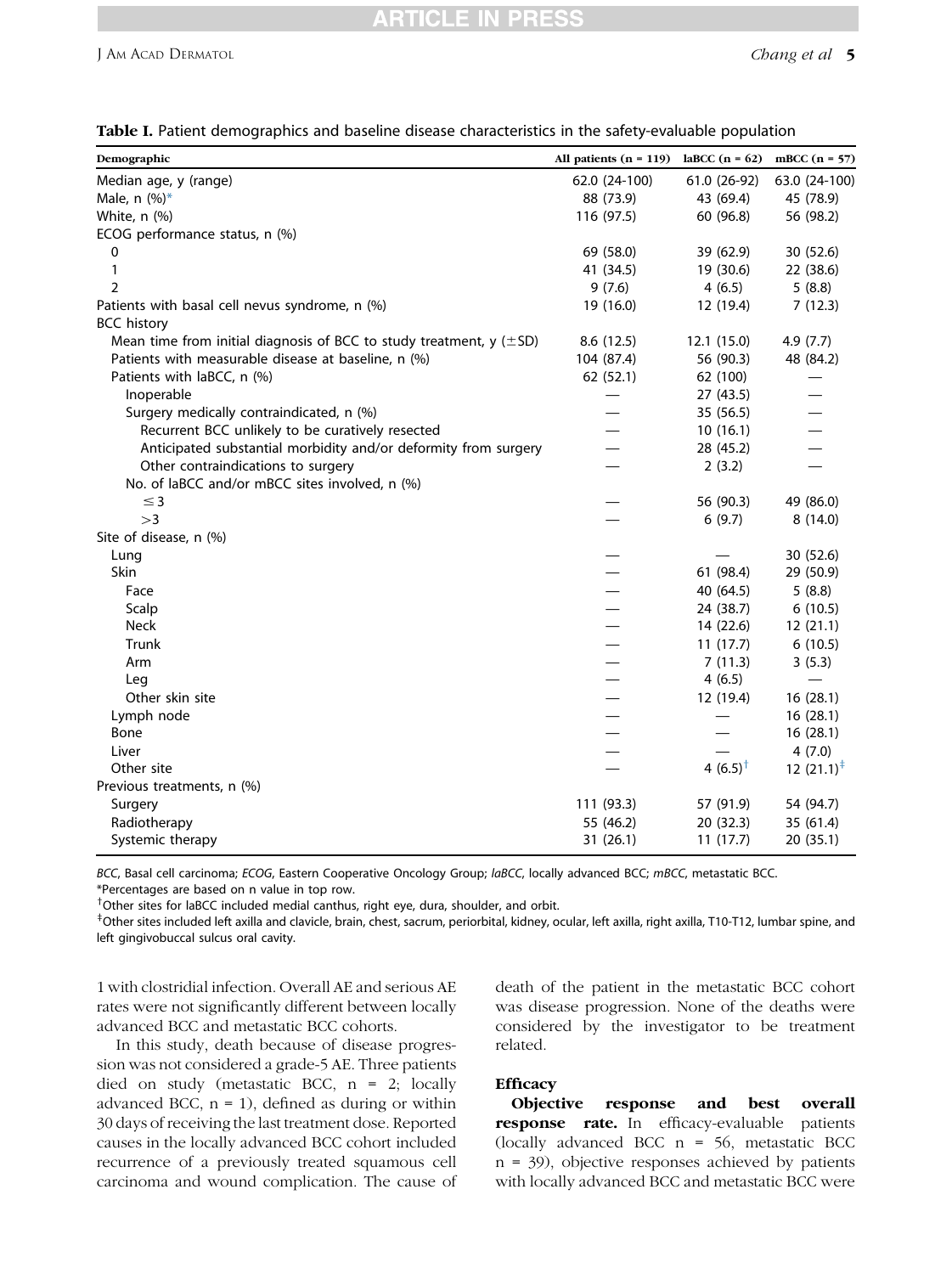| Common AE<br>$( \geq 15\%$ incidence) | Median time to AE onset,<br>d(95% CI) | All AEs,<br>$\mathbf{n}(\%)$ | Grade 1,<br>$\mathbf{n}(\%)$ | Grade 2,<br>$\mathbf{n}(\%)$ | Grade 3,<br>$\mathbf{n}(\%)$ | Grade 4,<br>$\mathbf{n}(\%)$ | Grade 5,<br>$\mathbf{n}(\%)$ |
|---------------------------------------|---------------------------------------|------------------------------|------------------------------|------------------------------|------------------------------|------------------------------|------------------------------|
| Muscle spasm                          | 37 (28-44)                            | 84 (70.6)                    | 63 (52.9)                    | 19 (16.0)                    | 2(1.7)                       | 0                            | 0                            |
| Dysgeusia                             | 41 (30-52)                            | 84 (70.6)                    | 68 (57.1)                    | 16 (13.4)                    | 0                            | 0                            | 0                            |
| Alopecia                              | 87 (74-104)                           | 69 (58.0)                    | 57 (47.9)                    | 12(10.1)                     | 0                            | 0                            | 0                            |
| Diarrhea                              | 38 (22-116)                           | 30(25.2)                     | 23(19.3)                     | 5(4.2)                       | 1(0.8)                       | 1(0.8)                       | 0                            |
| Nausea                                | 30 (11-130)                           | 23 (19.3)                    | 19 (16.0)                    | 4(3.4)                       | 0                            | 0                            | 0                            |
| Fatigue                               | 42 (16-120)                           | 23 (19.3)                    | 14 (11.8)                    | 8(6.7)                       | 1(0.8)                       | 0                            | 0                            |
| Weight decrease                       | 175 (114-293)                         | 19 (16.0)                    | 12(10.1)                     | 7(5.9)                       | 0                            | 0                            | 0                            |

<span id="page-5-0"></span>**Table II.** Common ( $\geq$  15% incidence) treatment-emergent adverse events with vismodegib in the safetyevaluable population

AE, Adverse event; CI, confidence interval (95% distribution-free confidence limits for percentiles). Percentages were based on safety-evaluable patients ( $n = 119$ ).



Fig 2. Cumulative occurrence of adverse events (AEs) by cycle. AEs with earlier onset included muscle spasm and dysgeusia. AEs with later onset included alopecia and weight loss.

46.4% and 30.8%, respectively [\(Fig 3\)](#page-6-0). Eight patients (8.4% of all study patients) achieved complete response (locally advanced BCC  $n = 6$ , metastatic BCC  $n = 2$ ), whereas 30 patients (31.6% of all study patients) achieved partial response (locally advanced BCC  $n = 20$ , metastatic BCC  $n = 10$ ). In all, 47 patients (49.5% of all study patients) experienced stable disease (locally advanced BCC n = 27, metastatic BCC  $n = 20$ ). In total, 94.6% patients in the locally advanced BCC cohort and 82.1% patients in the metastatic BCC cohort had complete response, partial response, or stable disease. No patient with locally advanced BCC had progressive disease, whereas 3 patients with metastatic BCC exhibited progressive disease [\(Table III\)](#page-6-0).

Objective response rate (ORR) associations. Exploratory analysis of demographic or clinical factors that associate with ORR was performed. Because of sample size limitation, the associations selected were limited to age, use of prior radiotherapy, use of prior systemic chemotherapy, and the number of concurrent sites involved with

BCC [\(Table IV](#page-7-0)). ORR was not significantly associated with age, number of sites involved, or use of prior radiotherapy in either the locally advanced BCC or the metastatic BCC cohorts. However, the ORR for patients with locally advanced BCC was significantly different in those with versus without previous systemic chemotherapy (0% and 55%, respectively;  $P = .002$ ). All patients with locally advanced BCC who received prior systemic therapy experienced stable disease as best overall response. Duration of treatment was similar for patients with locally advanced BCC with or without prior systemic treatment (5.7 vs 6.4 months). Prior systemic therapies reported by the treating investigators included: vismodegib (n = 4), IPI-926, another Hedgehog pathway inhibitor, dasatinib, rofecoxib, photodynamic therapy, and cisplatin plus pemetrexed (n = 1 each) for an underlying mesothelioma, with target BCC concurrently exposed to this treatment. With removal of rofecoxib and photodynamic therapy as systemic therapy for BCCs, the negative association was still significant ( $P = .01$ ). Sample size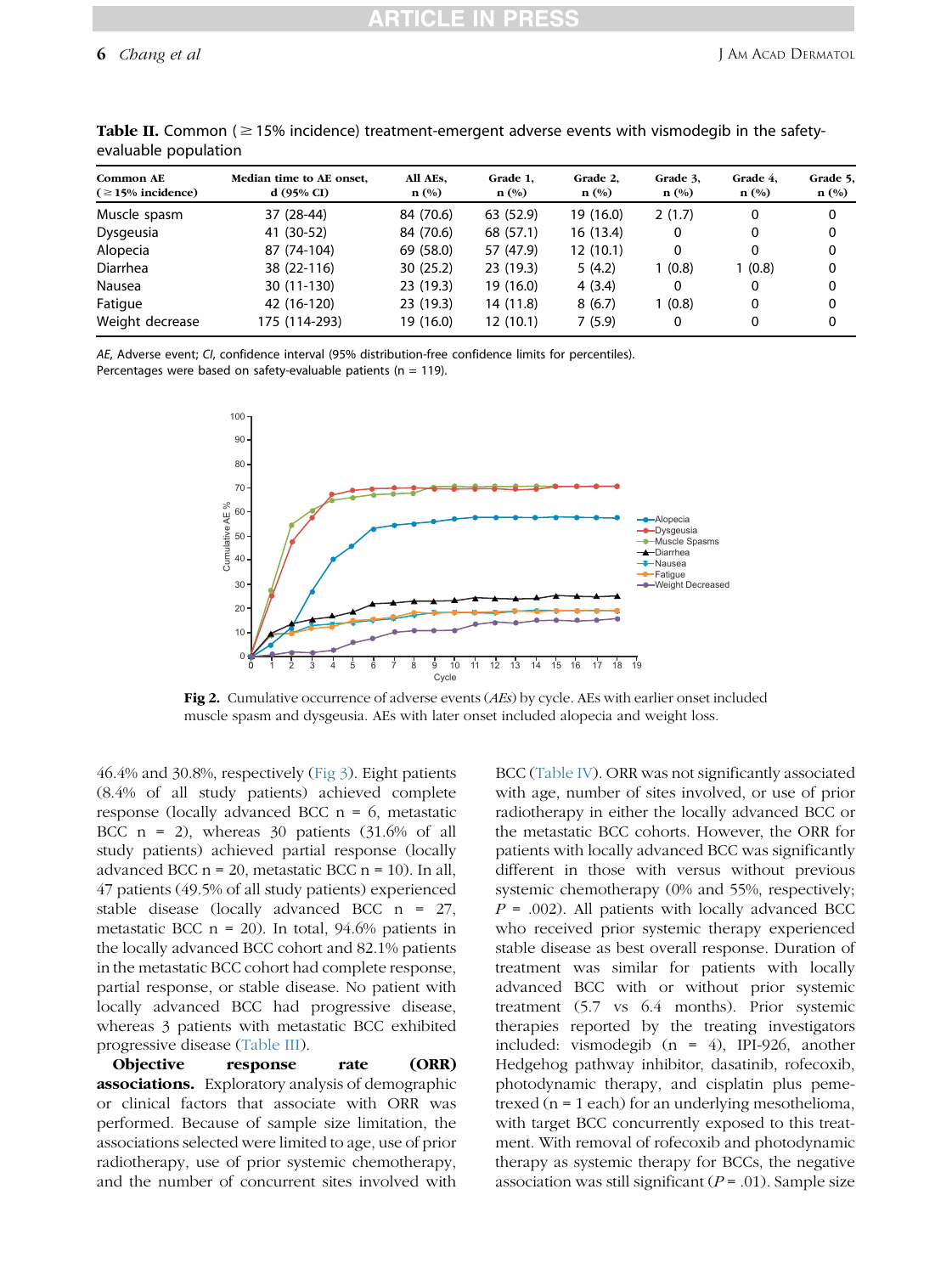<span id="page-6-0"></span>

Fig 3. Maximum postbaseline percentage decrease in the sum of the longest diameters (SLD) of measurable lesions in patients. Data for patients with locally advanced (A) and metastatic (B) basal cell carcinoma. Each column represents an individual patient.

| Table III. Best overall response (Response                        |
|-------------------------------------------------------------------|
| Evaluation Criteria in Solid Tumors <sup>26</sup> ) to vismodegib |
| treatment at study termination                                    |

| <b>Responses</b>                                                                   | <b>laBCC</b><br>$(n = 56)$        | mBCC<br>$(n = 39)$                                 |
|------------------------------------------------------------------------------------|-----------------------------------|----------------------------------------------------|
| Objective response, n $(\%)^*$<br>[95% CI]                                         | 26 (46.4)<br>$[33.0 - 60.3]$      | 12 (30.8)<br>$[17.0 - 47.6]$                       |
| Complete response, n (%)<br>Partial response, n (%)<br>Stable disease, n (%)       | 6(10.7)<br>20 (35.7)<br>27 (48.2) | 2(5.1)<br>10(25.6)<br>20 (51.3)                    |
| Progressive disease, n (%)<br>Unevaluable/missing, n (%)<br>Median (range) time to | 0<br>3(5.4)                       | 3(7.7)<br>4(10.3)<br>2.6 (1.0-11.0) 2.6 (1.4-12.6) |
| objective response, mo <sup>t</sup>                                                |                                   |                                                    |

CI, Confidence interval (based on the Clopper-Pearson method); laBCC, locally advanced BCC; mBCC, metastatic BCC.

\*Percentages were based on n in the top row.

<sup>†</sup>Response assessments every 4-8 wk by physical examination and every 8-16 wk by radiographic examination.

precluded multivariate analysis. Prior systemic therapy did not lead to a significantly different ORR in the metastatic BCC cohort.

### Illustrative patient case studies

Case study 1: Differential shrinkage in locally advanced BCCs after retreatment with vismodegib. An 84-year-old man with a long history of locally advanced BCCs enrolled in the current expanded

access study after a 9-month course of vismodegib (150 mg daily) through the phase-II clinical trial (ERIVANCE BCC). Left scalp and preauricular locally advanced BCCs achieved partial response and he discontinued from ERIVANCE 7 months earlier for personal reasons. In the current study, target lesions on the left ear and left chin demonstrated a partial response, and the nontarget left scalp and preauricular locally advanced BCCs demonstrated complete response and visible tumor shrinkage [\(Fig 4](#page-8-0), A), respectively, after 8 months of retreatment. Hence, retreatment can be beneficial but responses to vismodegib in different BCCs within an individual can vary.

Case study  $2^*$ : Periocular BCCs in a patient with BCNS shows complete response. A 55-year-old man with BCNS presented with multiple locally advanced  $BCCs^*$  including 2 periocular  $BCCs$ -right medial canthus and left lateral canthus (Fig  $4$ , B I)-and a 13-cm BCC on the right scalp eroding calvarium. The patient received 150 mg vismodegib once daily. His periocular lesions responded with complete regression. He continued on vismodegib after study termination and the periocular lesions have remained clear without evidence of disease at 24 months

<sup>\*</sup>Note: Additional description of the scalp BCC has been published in JAMA Dermatology (Vignette section) 2013;149:639-41. Current photographs are not previously published.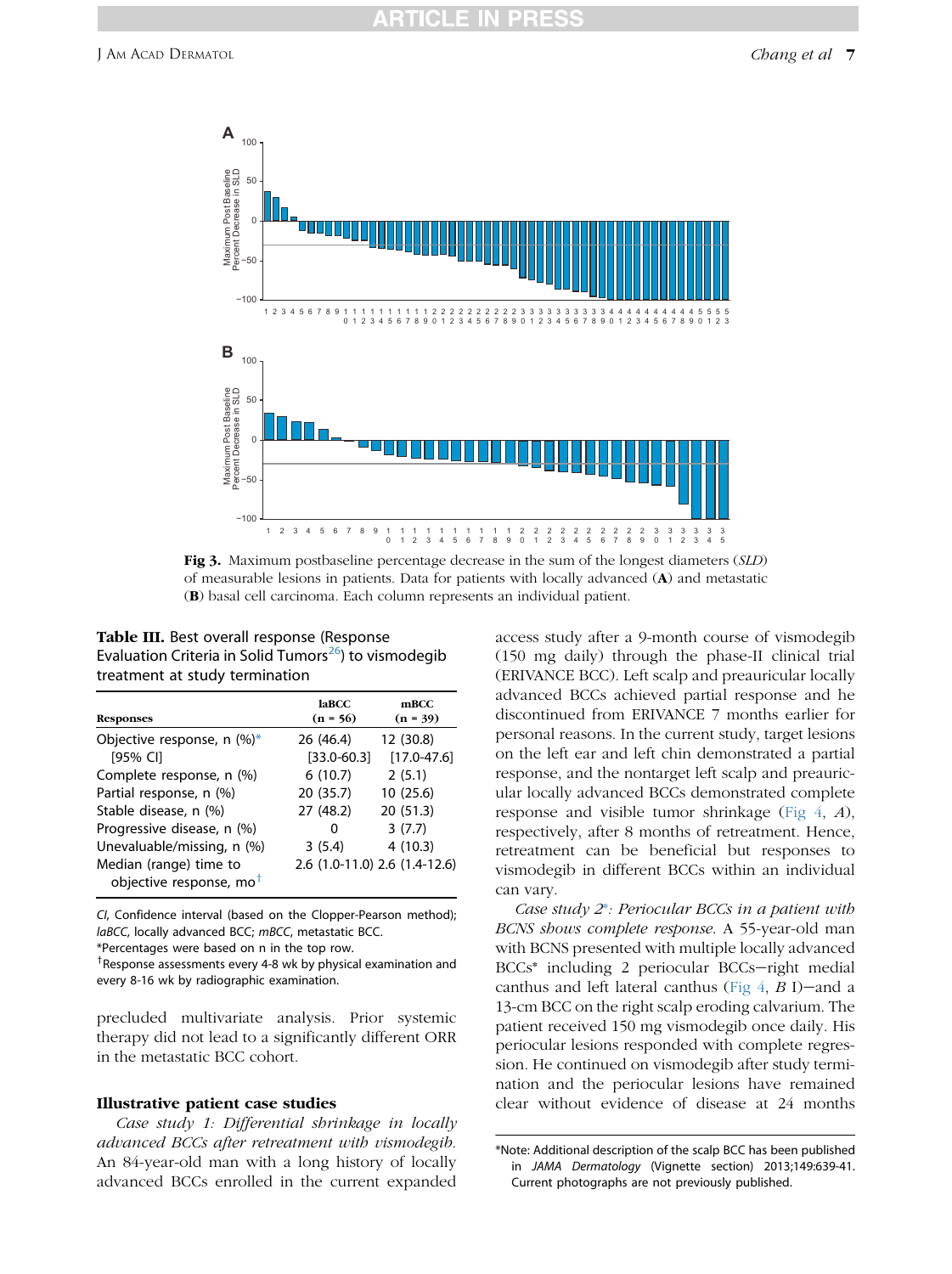| Outcome                             |            | laBCC cohort $(n = 56)$ |         |            | mBCC cohort $(n = 39)$ |         |  |
|-------------------------------------|------------|-------------------------|---------|------------|------------------------|---------|--|
| Age, y                              | < 65       | $\geq 65$               | P value | < 65       | $\geq 65$              | P value |  |
| n.                                  | 32         | 24                      | 1.000   | 21         | 18                     | 1.000   |  |
| Objective response, n (%)           | 15 (47)    | 11 (46)                 |         | 6(29)      | 6(33)                  |         |  |
| Median treatment duration, mo       | 5.3        | 7.7                     |         | 6.2        | 5.2                    |         |  |
| Prior radiotherapy                  | Yes        | N <sub>o</sub>          | P value | <b>Yes</b> | N <sub>o</sub>         | P value |  |
| n                                   | 15         | 41                      | .561    | 23         | 16                     | .174    |  |
| Objective response, n (%)           | 8(53)      | 18 (44)                 |         | 5(22)      | 7 (44)                 |         |  |
| Median treatment duration, mo       | 6.9        | 5.4                     |         | 5.5        | 7.2                    |         |  |
| Prior systemic therapy              | <b>Yes</b> | N <sub>o</sub>          | P value | <b>Yes</b> | N <sub>o</sub>         | P value |  |
| n                                   | 9          | 47                      | .002    | 13         | 26                     | .714    |  |
| Objective response, n (%)           | 0(0)       | 26 (55)                 |         | 3(23)      | 9(35)                  |         |  |
| Median treatment duration, mo       | 5.7        | 6.4                     |         | 5.1        | 6.3                    |         |  |
| No. of sites involved (laBCC and/or |            |                         |         |            |                        |         |  |
| mBCC                                | 1 Site     | $>1$ Sites              | P value | 1 Site     | $>1$ Sites             | P value |  |
| n                                   | 30         | 26                      | .295    | 16         | 23                     | 1.000   |  |
| Objective response, n (%)           | 16 (53)    | 10 (38)                 |         | 5(31)      | 7(30)                  |         |  |
| Median treatment duration, mo       | 7.0        | 5.0                     |         | 5.8        | 5.7                    |         |  |

### <span id="page-7-0"></span>Table IV. Association of baseline variables and objective response by univariate analysis

laBCC, Locally advanced BCC; mBCC, metastatic BCC.

Percentages were based on N in each subgroup cohort. P values (uncorrected) were derived from Fisher exact test.

Objective response was significantly associated with the number of prior systemic treatments.

Prior systemic treatments were: Smoothened inhibitor drugs (including drugs besides vismodegib) and nontargeted chemotherapy.

follow-up (Fig  $4, B$  II). His scalp lesion partially responded and the residual BCC was excised with negative margins. This case illustrates the use of vismodegib in periocular lesions where surgery may risk vision loss.

### DISCUSSION

To our knowledge, this is the largest peerreviewed, published study to date of vismodegib in advanced BCCs. In light of priority review and approval of vismodegib by the FDA based on a single phase-II study,  $14$  this study contributes important additional data confirming the safety and efficacy of vismodegib for advanced BCCs. The observed safety profile based on incidence and severity of AEs is comparable with the phase-II study with no new safety signals observed. Longer follow-up times will be critical to assess long-term outcomes and the safety profile of vismodegib treatment. The international vismodegib safety study, STEVIE (NCT01367665), which aims to enroll 1200 patients, will likely address these important questions.

This clinical study (with ORR 46% in patients with locally advanced BCC and 31% in patients with metastatic BCC) shows similar overall clinical activity to the phase-II BCC study (with ORR 43% in patients with locally advanced BCC and 30% in those with metastatic BCC). This is despite several differences in response assessment between the 2 studies. First, this expanded access study used RECIST criteria for both cohorts and did not use independent review to assess the tumor responses to vismodegib. Second, a few patients (6 of 119) in this study had been exposed to an SMO inhibitor before enrollment, which was not the case in the phase-II study.

Data on clinical factors that predict ORR, as explored in this study, will be useful for clinicians to identify patients with advanced BCC most likely to benefit from vismodegib. Although this study has a relatively small sample size for ORR predictions, a prospective, observational, US disease registry (RegiSONIC; NCT01604252) is currently underway to assess effects of different treatments in advanced BCC and may provide additional data about predictors of tumor response.

In conclusion, this study provides important additional clinical data supporting vismodegib as a useful treatment for advanced BCCs. Given the complexity of many of these patients, and the recent availability of vismodegib for commercial use, multidisciplinary efforts among dermatologists, medical oncologists, radiation oncologists, otolaryngologists, and surgical oncologists may be needed to optimize patient outcomes.

The authors would like to thank all the patients and their families for participating in this study. The authors would also like to thank the following investigators for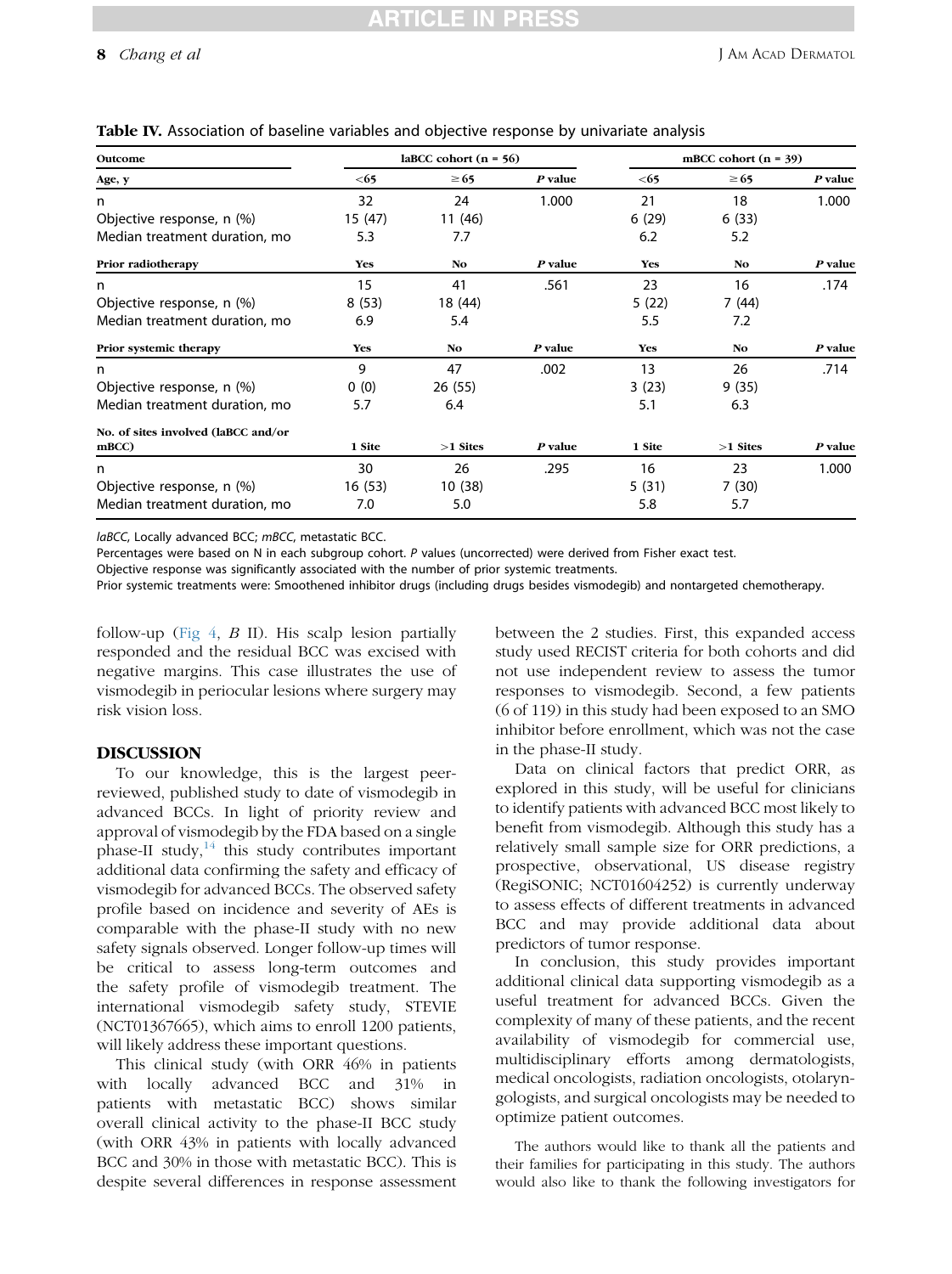<span id="page-8-0"></span>

Fig 4. Case studies of patients with advanced basal cell carcinoma (BCC). A, Retreatment with vismodegib demonstrating a mixed response, with left preauricular showing stable disease followed by progressive disease even though a separate scalp lesion showed complete response. B, A patient with basal cell nevus syndrome and periocular locally advanced BCCs in the right medial canthus and left lateral canthus with durable complete response after study end, as followed up in dermatology clinic 20 months after vismodegib initiation. All photographs are presented in this article with the consent of the patients obtained by the authors.

their participation in the conduct of the study: Philip Friedlander, Joel Gelfand, Omid Hamid, Patricia LoRusso, Thomas Olencki, Anthony Oro, Aleksandar Sekulic, and Lisa Blaydorn.

### **REFERENCES**

- 1. [Rogers HW, Weinstock MA, Harris AR, Hinckley MR, Feldman](http://refhub.elsevier.com/S0190-9622(13)00963-8/sref1) [SR, Fleischer AB, et al. Incidence estimate of nonmelanoma](http://refhub.elsevier.com/S0190-9622(13)00963-8/sref1) [skin cancer in the United States, 2006. Arch Dermatol 2010;](http://refhub.elsevier.com/S0190-9622(13)00963-8/sref1) [146:283-7.](http://refhub.elsevier.com/S0190-9622(13)00963-8/sref1)
- 2. [Rubin AI, Chen EH, Ratner D. Basal-cell carcinoma. N Engl](http://refhub.elsevier.com/S0190-9622(13)00963-8/sref2) [J Med 2005;353:2262-9.](http://refhub.elsevier.com/S0190-9622(13)00963-8/sref2)
- 3. [Diepgen TL, Mahler V. The epidemiology of skin cancer.](http://refhub.elsevier.com/S0190-9622(13)00963-8/sref3) [Br J Dermatol 2002;146\(Suppl\):1-6.](http://refhub.elsevier.com/S0190-9622(13)00963-8/sref3)
- 4. [Walling HW, Fosko SW, Geraminejad PA, Whitaker DC, Arpey CJ.](http://refhub.elsevier.com/S0190-9622(13)00963-8/sref4) [Aggressive basal cell carcinoma: presentation, pathogenesis,](http://refhub.elsevier.com/S0190-9622(13)00963-8/sref4) [and management. Cancer Metastasis Rev 2004;23:389-402](http://refhub.elsevier.com/S0190-9622(13)00963-8/sref4).
- 5. [Von Hoff DD, LoRusso PM, Rudin CM, Reddy JC, Yauch RL, Tibes](http://refhub.elsevier.com/S0190-9622(13)00963-8/sref5) [R, et al. Inhibition of the Hedgehog pathway in advanced](http://refhub.elsevier.com/S0190-9622(13)00963-8/sref5) [basal-cell carcinoma. N Engl J Med 2009;361:1164-72.](http://refhub.elsevier.com/S0190-9622(13)00963-8/sref5)
- 6. [Weiss GJ, Korn RL. Metastatic basal cell carcinoma in the era of](http://refhub.elsevier.com/S0190-9622(13)00963-8/sref6) [Hedgehog signaling pathway inhibitors. Cancer 2012;118:](http://refhub.elsevier.com/S0190-9622(13)00963-8/sref6) [5310-9.](http://refhub.elsevier.com/S0190-9622(13)00963-8/sref6)
- 7. [Amin SH, Tibes R, Kim JE, Hybarger CP. Hedgehog antagonist](http://refhub.elsevier.com/S0190-9622(13)00963-8/sref7) [GDC-0449 is effective in the treatment of advanced basal cell](http://refhub.elsevier.com/S0190-9622(13)00963-8/sref7) [carcinoma. Laryngoscope 2010;120:2456-9.](http://refhub.elsevier.com/S0190-9622(13)00963-8/sref7)
- 8. Varga E, Korom I, Raskó Z, Kis E, Varga J, Oláh J, et al. [Neglected basal cell carcinomas in the 21st century. J Skin](http://refhub.elsevier.com/S0190-9622(13)00963-8/sref8) [Cancer 2011;2011:392151.](http://refhub.elsevier.com/S0190-9622(13)00963-8/sref8)
- 9. [Cirrone F, Harris CS. Vismodegib and the Hedgehog pathway:](http://refhub.elsevier.com/S0190-9622(13)00963-8/sref9) [a new treatment for basal cell carcinoma. Clin Ther 2012;34:](http://refhub.elsevier.com/S0190-9622(13)00963-8/sref9) [2039-50.](http://refhub.elsevier.com/S0190-9622(13)00963-8/sref9)
- 10. [G](http://refhub.elsevier.com/S0190-9622(13)00963-8/sref10)ö[ppner D, Leverkus M. Basal cell carcinoma: from the](http://refhub.elsevier.com/S0190-9622(13)00963-8/sref10) [molecular understanding of the pathogenesis to targeted](http://refhub.elsevier.com/S0190-9622(13)00963-8/sref10) [therapy of progressive disease. J Skin Cancer 2011;2011:](http://refhub.elsevier.com/S0190-9622(13)00963-8/sref10) [650258.](http://refhub.elsevier.com/S0190-9622(13)00963-8/sref10)
- 11. [Telfer NR, Colver GB, Morton CA. Guidelines for the manage](http://refhub.elsevier.com/S0190-9622(13)00963-8/sref11)[ment of basal cell carcinoma. Br J Dermatol 2008;159:35-48](http://refhub.elsevier.com/S0190-9622(13)00963-8/sref11).
- 12. [Wong CSM, Strange RC, Lear JT. Basal cell carcinoma. BMJ](http://refhub.elsevier.com/S0190-9622(13)00963-8/sref12) [2003;327:794-8.](http://refhub.elsevier.com/S0190-9622(13)00963-8/sref12)
- 13. [Ting PT, Kasper R, Arlette JP. Metastatic basal cell carcinoma:](http://refhub.elsevier.com/S0190-9622(13)00963-8/sref13) [report of two cases and literature review. J Cutan Med Surg](http://refhub.elsevier.com/S0190-9622(13)00963-8/sref13) [2005;9:10-5](http://refhub.elsevier.com/S0190-9622(13)00963-8/sref13).
- 14. [Sekulic A, Migden MR, Oro AE, Dirix L, Lewis KD, Hainsworth](http://refhub.elsevier.com/S0190-9622(13)00963-8/sref14) [JD, et al. Efficacy and safety of vismodegib in advanced](http://refhub.elsevier.com/S0190-9622(13)00963-8/sref14) [basal-cell carcinoma. N Engl J Med 2012;366:2171-9.](http://refhub.elsevier.com/S0190-9622(13)00963-8/sref14)
- 15. [Pfeiffer P, Hansen O, Rose C. Systemic cytotoxic therapy of](http://refhub.elsevier.com/S0190-9622(13)00963-8/sref15) [basal cell carcinoma: a review of the literature. Eur J Cancer](http://refhub.elsevier.com/S0190-9622(13)00963-8/sref15) [1990;26:73-7](http://refhub.elsevier.com/S0190-9622(13)00963-8/sref15).
- 16. [Wysong A, Aasi SZ, Tang JY. Update on metastatic basal cell](http://refhub.elsevier.com/S0190-9622(13)00963-8/sref16) [carcinoma: a summary of published cases from 1981 through](http://refhub.elsevier.com/S0190-9622(13)00963-8/sref16) [2011. JAMA Dermatol 2013;149:615-6.](http://refhub.elsevier.com/S0190-9622(13)00963-8/sref16)
- 17. [Reifenberger J, Wolter M, Weber RG, Megahed M, Ruzicka T,](http://refhub.elsevier.com/S0190-9622(13)00963-8/sref17) [Lichter P, et al. Missense mutations in SMOH in sporadic basal](http://refhub.elsevier.com/S0190-9622(13)00963-8/sref17) [cell carcinomas of the skin and primitive neuroectodermal](http://refhub.elsevier.com/S0190-9622(13)00963-8/sref17) [tumors of the central nervous system. Cancer Res 1998;58:](http://refhub.elsevier.com/S0190-9622(13)00963-8/sref17) [1798-803](http://refhub.elsevier.com/S0190-9622(13)00963-8/sref17).
- 18. [Xie J, Murone M, Luoh S-M, Ryan A, Gu Q, Zhang C, et al.](http://refhub.elsevier.com/S0190-9622(13)00963-8/sref18) [Activating smoothened mutations in sporadic basal-cell](http://refhub.elsevier.com/S0190-9622(13)00963-8/sref18) [carcinoma. Nature 1998;391:90-2.](http://refhub.elsevier.com/S0190-9622(13)00963-8/sref18)
- 19. [Daya-Grosjean L, Couv](http://refhub.elsevier.com/S0190-9622(13)00963-8/sref19)é[-Privat S. Sonic Hedgehog signaling in](http://refhub.elsevier.com/S0190-9622(13)00963-8/sref19) [basal cell carcinomas. Cancer Lett 2005;225:181-92](http://refhub.elsevier.com/S0190-9622(13)00963-8/sref19).
- 20. [Caro I, Low JA. The role of the Hedgehog signaling pathway in](http://refhub.elsevier.com/S0190-9622(13)00963-8/sref20) [the development of basal cell carcinoma and opportunities for](http://refhub.elsevier.com/S0190-9622(13)00963-8/sref20) [treatment. Clin Cancer Res 2010;16:3335-9](http://refhub.elsevier.com/S0190-9622(13)00963-8/sref20).